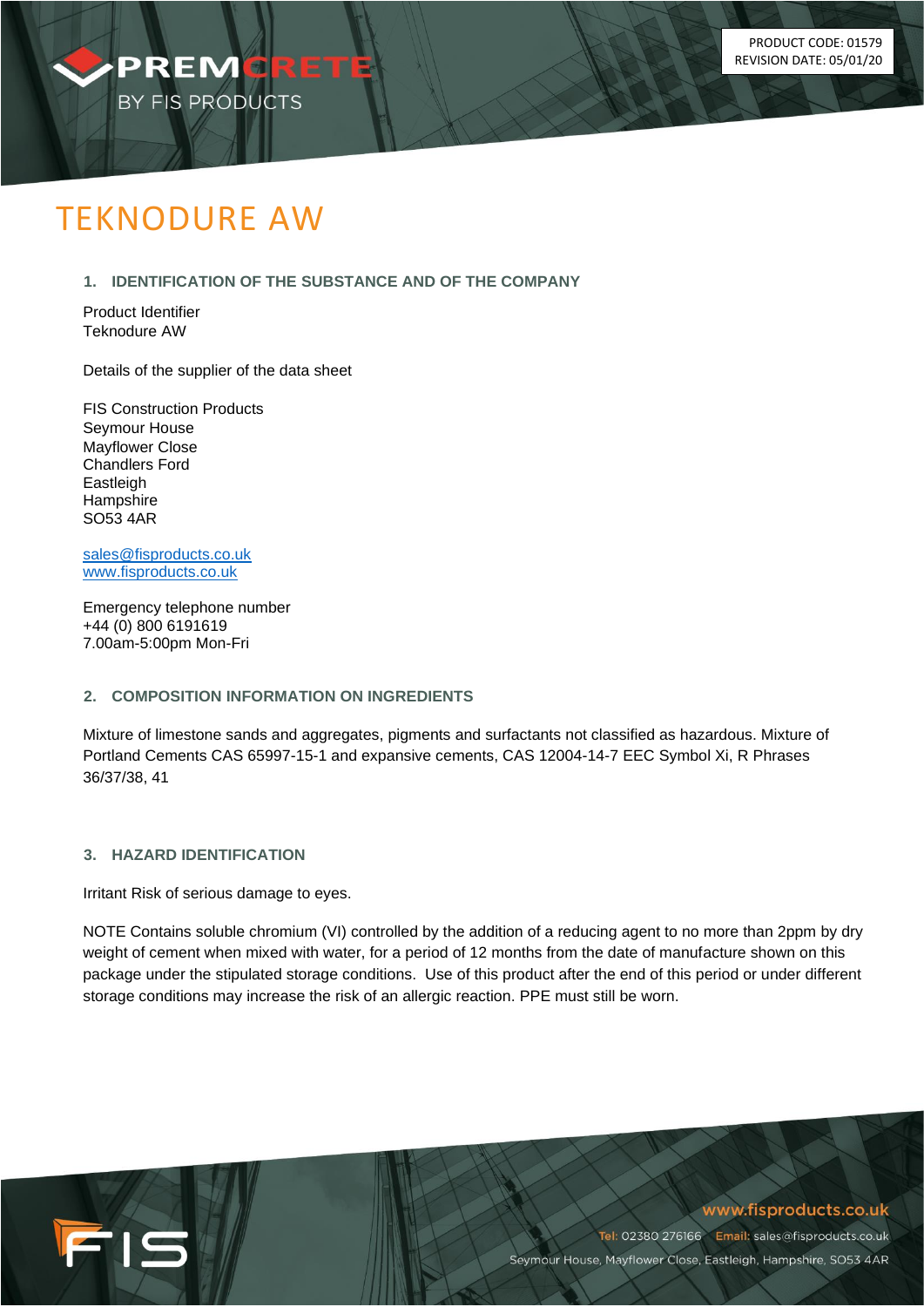

## **4. FIRST AID MEASURES**

INHALATION: Remove patient from exposure, keep warm and at rest. If dry powder has been inhaled, the nose and throat should be thoroughly irrigated with water for at least 20 minutes. If distress is felt after inhalation of vapours, summon medical aid. Inhalation of free silica over a prolonged period can give rise to fibrosis of the lungs.

SKIN CONTACT: Remove contaminated clothing. After contact with skin, wash immediately with plenty of clean water (S28). Repeated contact over a prolonged period may produce an allergic reaction. Seek medical attention if irritation persists.

EYE CONTACT: SPEED IS ESSENTIAL. In case of contact with eyes, rinse immediately with plenty of clean water and seek medical advice (S26). Remove any large particles with cotton wool bud. Contact lenses should be removed. Eye wash stations should be available in areas where exposure is possible.

INGESTION: Do not induce vomiting. Wash mouth out with water and, if conscious, give plenty of water to drink. Seek medical attention.

NOTE If symptoms persist, seek medical advice.

#### **5. FIRE-FIGHTING MEASURES**

SUITABLE EXTINGUISHER MEDIA: Will not support combustion. Compatible with all standard firefighting techniques.

EXPOSURE HAZARDS: Fire or decomposition products may contain oxides of carbon. The powder releases alkalis on contact with water and chemically hardens.

SPECIAL PROTECTIVE EQUIPMENT In a sustained fire, self-contained breathing apparatus should be worn.

## **6. ACCIDENTAL RELEASE MEASURES**

FIS

PERSONAL PRECAUTIONS: Ensure adequate ventilation. Wear suitable protective clothing, gloves and eyes face protection (S36/37/39). Avoid contact with eyes (S25). Do not breathe dust (S22).

# SEE "EXPOSURE CONTROLS/PERSONAL PROTECTION"

ENVIRONMENTAL PRECAUTIONS: If material enters drains or sewers, dilute as much as possible with water. In case of contamination of streams, river or lakes, contact the National Rivers Authority.

CLEANING UP METHODS: Carefully sweep or vacuum up any mixed mortar and/or dry powder. Soak up polymer with sand or sawdust. Transfer to marked containers to await disposal. Wash away any residue with plenty of clean water.

# www.fisproducts.co.uk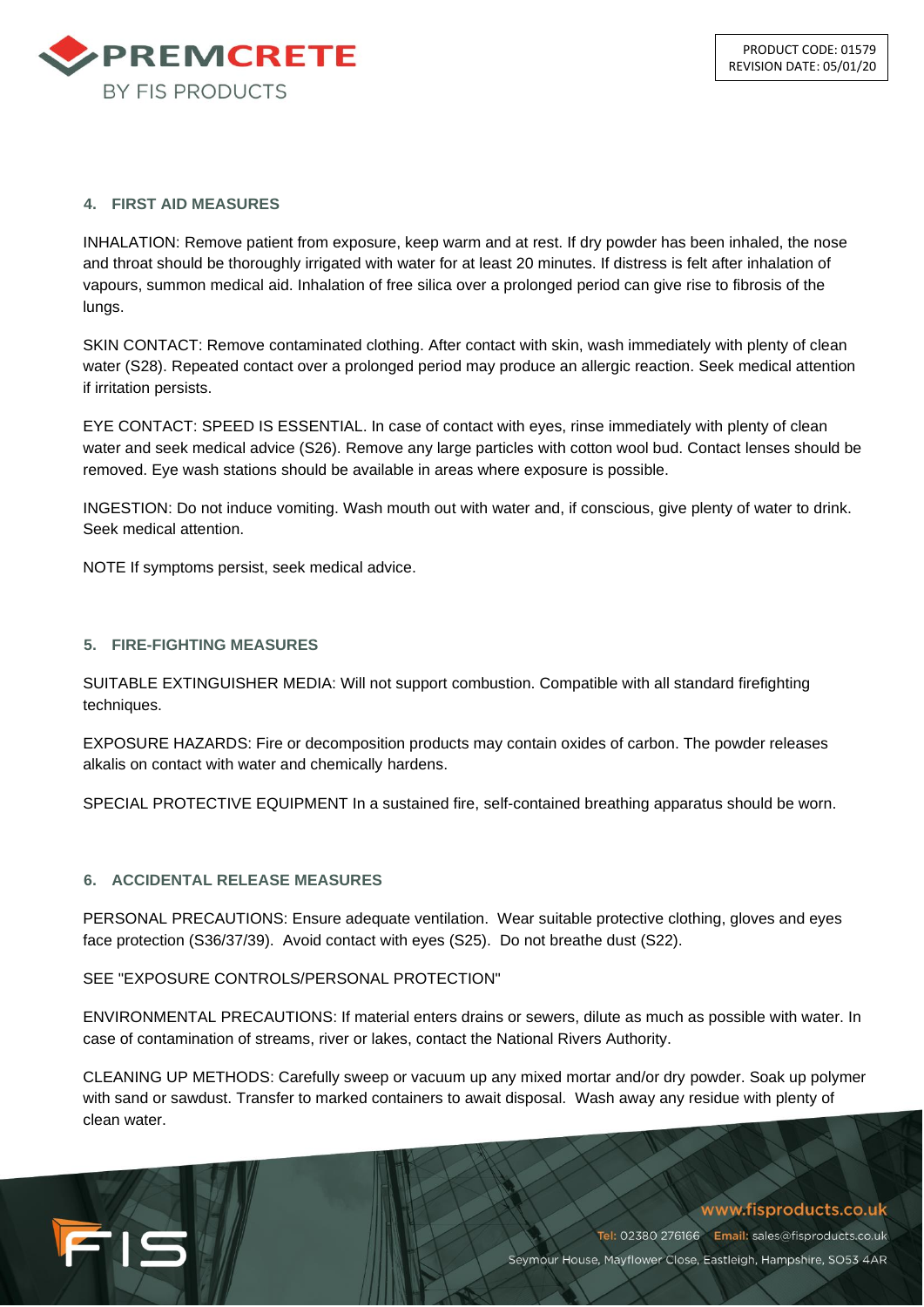

## SEE "DISPOSAL CONSIDERATIONS" and "STABILITY AND REACTIVITY"

## **7. HANDLING AND STORAGE**

HANDLING: Wear suitable protective clothing, gloves and eye/face protection (S36/37/39). Eye wash stations should be available in areas where accidental exposure is possible. The normal precautions relating to handling chemicals must be observed. Use to minimise the creation of dust and ensure adequate ventilation to keep the airborne concentrations below the recommended exposure limits.

## SEE "EXPOSURE CONTROLS/PERSONAL PROTECTION"

STORAGE: Store in dry frost-free conditions, in original containers. Protect from high temperatures (40°C+) for prolonged periods.

## **8. EXPOSURE CONTROL AND PROTECTION MEASURES**

RESPIRATORY: Normal conditions of ventilation are usually adequate. Wear a fine particle mask or respirator or use local exhaust ventilation as necessary when mixing in confined areas with inadequate ventilation or whenever there is any risk of the exposure limits being exceeded. This applies not only to the user, but to all people who cannot be vacated from the work area.

HAND: Use heavy duty gloves. Gloves may degrade or be damaged according to different circumstances of use. Always ensure gloves you are using are in good condition. Barrier creams may help to protect exposed areas but are not substitutes for full physical protection. They should not be applied once exposure has occurred.

EYE: Eye protection designed to protect against liquid splashes, conforming to EN 1166 Chemical Grade, should be worn when handling dry powder or when there is risk of material entering the eye. Eye protection is essential when handling alkaline material.

SKIN: Wear suitable overalls. Remove grossly contaminated clothing and wash skin with plenty of clean water. Practice good personal hygiene.

ALL PERSONAL PROTECTION EQUIPMENT MUST BE SELECTED TO MEET THE REQUIREMENTS OF THE COSHH REGULATIONS.



www.fisproducts.co.uk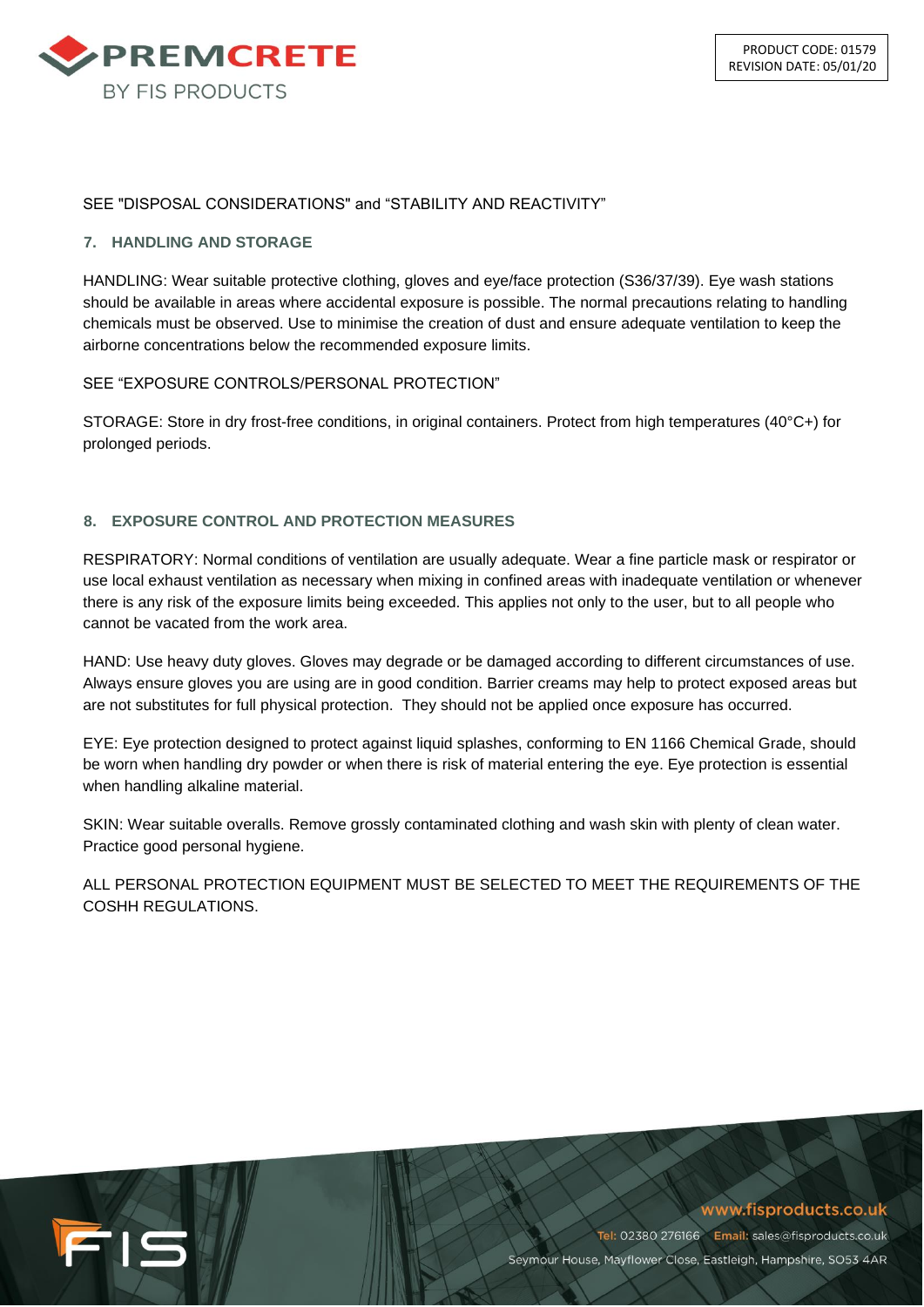

## **9. PHYSICAL AND CHEMICAL PROPERTIES**

| Appearance          | fine powder                |
|---------------------|----------------------------|
| Odour               | none                       |
| pH                  | 12.5 when mixed with water |
| Relative density    | 1.02                       |
| <b>Bulk density</b> | 1100 - 1550 kg/m3          |
| Boiling point       | N/A                        |
| Flammability        | N/A                        |
| Solubility in water | insoluble                  |
| Vapour pressure     | N/A                        |

## **10. STABILITY AND REACTIVITY**

STABLE UNDER NORMAL CONDITIONS OF STORAGE (SEE "HANDLING AND STORAGE")

CONDITIONS TO AVOID: Powder releases alkalis on contact with water and chemically hardens.

MATERIALS TO AVOID: Powder reacts vigorously with strong acids and, in the presence of moisture, will attack aluminium, lead and brass. Do not allow polymer to come into contact with metals or alloys that are liable to corrosion.

HAZARDOUS DECOMPOSITION PRODUCTS: May contain oxides of carbon.

HAZARDOUS POLYMERISATION: None known.

## **11. TOXOLOGICAL INFORMATION**

INHALATION: Dust nuisance. Prolonged exposure to dust may cause irritation to the respiratory system. Prolonged exposure to product may cause inflammation of mucus membranes. Inhalation of free silica over a prolonged period can give rise to fibrosis of the lungs.

SKIN: In contact with water or body fluids, alkalis are released which can cause irritation of the skin. Continuous or repeated exposure over a period of time may cause burns or an allergic reaction. Levels of 1,2 benzisothiazolin-3one below 500 ppm are not likely to cause skin sensitisation.

EYE: Risk of serious damage to eyes.

FIS

## www.fisproducts.co.uk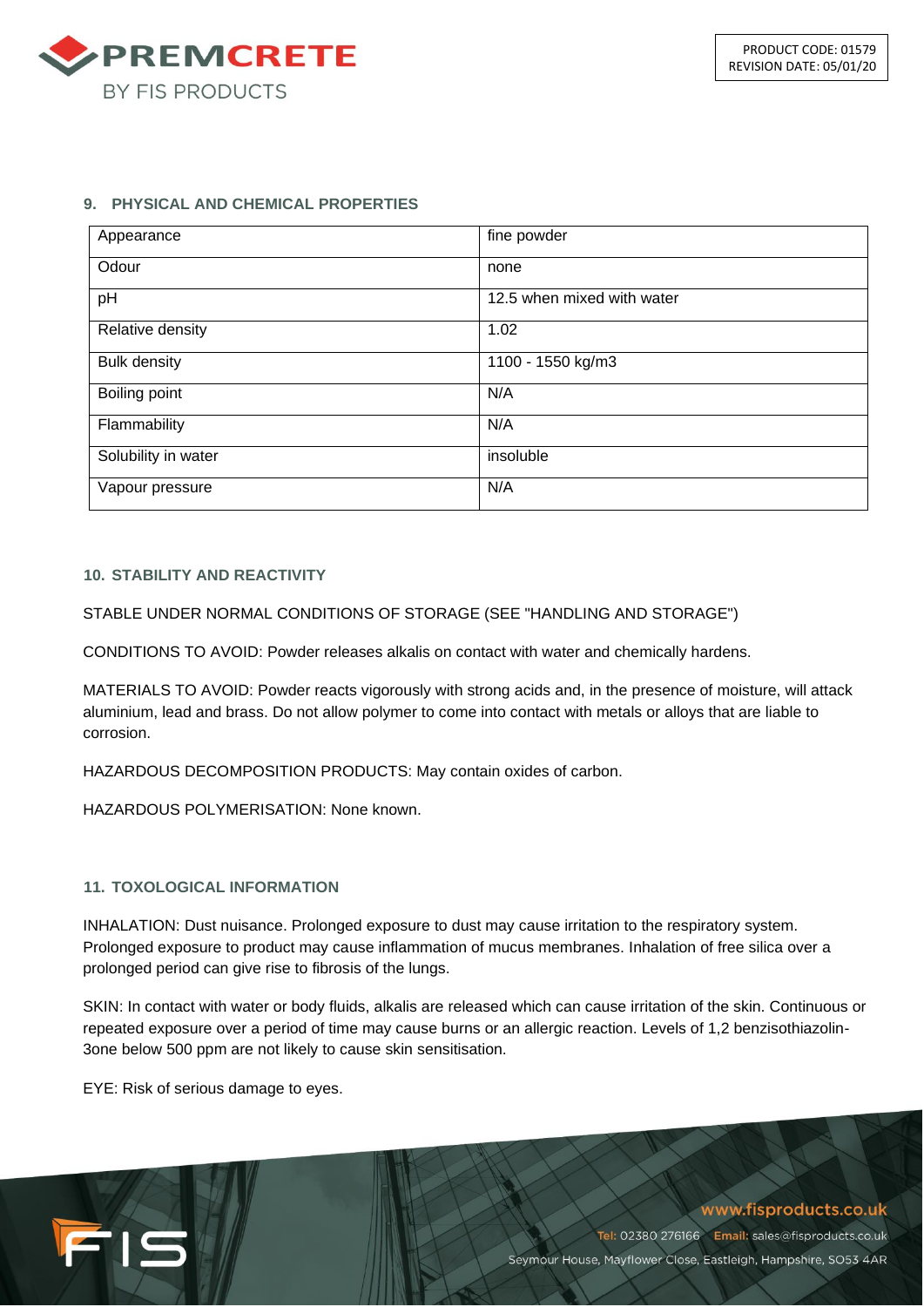

INGESTION: Small amounts are unlikely to cause any significant reaction. Larger doses may result in irritation or blockage of the gastro-intestinal tract. Unlikely to result in poisoning due to the large volume of material which must be ingested. The engineering controls and personal protection equipment advised in this Safety Data Sheet are to ensure the occupational exposure limits are not exceeded. Should this happen to anyone within the affected area, there could be delayed adverse health effects.

# **12. ECOLOGICAL INFORMATION**

Product should not be disposed of into rivers or other water courses without pre-treatment. Measures should be taken to prevent the release of dust to the environment. Appropriate additions of low concentrations to biological water treatment plants are not expected to cause any disturbances. Attention must be paid to local water treatment regulations.

AQUATIC TOXICITY RATING: LC50 aquatic toxicity rating not determined. The addition of cementitious materials to water will, however, cause the pH to rise and therefore be toxic to aquatic life in some circumstances.

# **13. DISPOSAL CONSIDERATIONS**

The product is not classified as hazardous waste and is suitable for controlled waste site disposal. Do not allow into water courses or dispose of where ground or surface waters may be affected. Large quantities of polymer must be coagulated before disposal.

## DISPOSE OF IN ACCORDANCE WITH LOCAL AND NATIONAL REGULATIONS

Further information on disposal methods and contractors is available from the National Association of Waste Disposal Contractors.

Tel: 020 7824 8882 Fax: 020 7824 8753

## **14. TRANSPORT INFORMATION**

CONVEYANCE CLASSIFICATION: Not classified.

FIS

www.fisproducts.co.uk